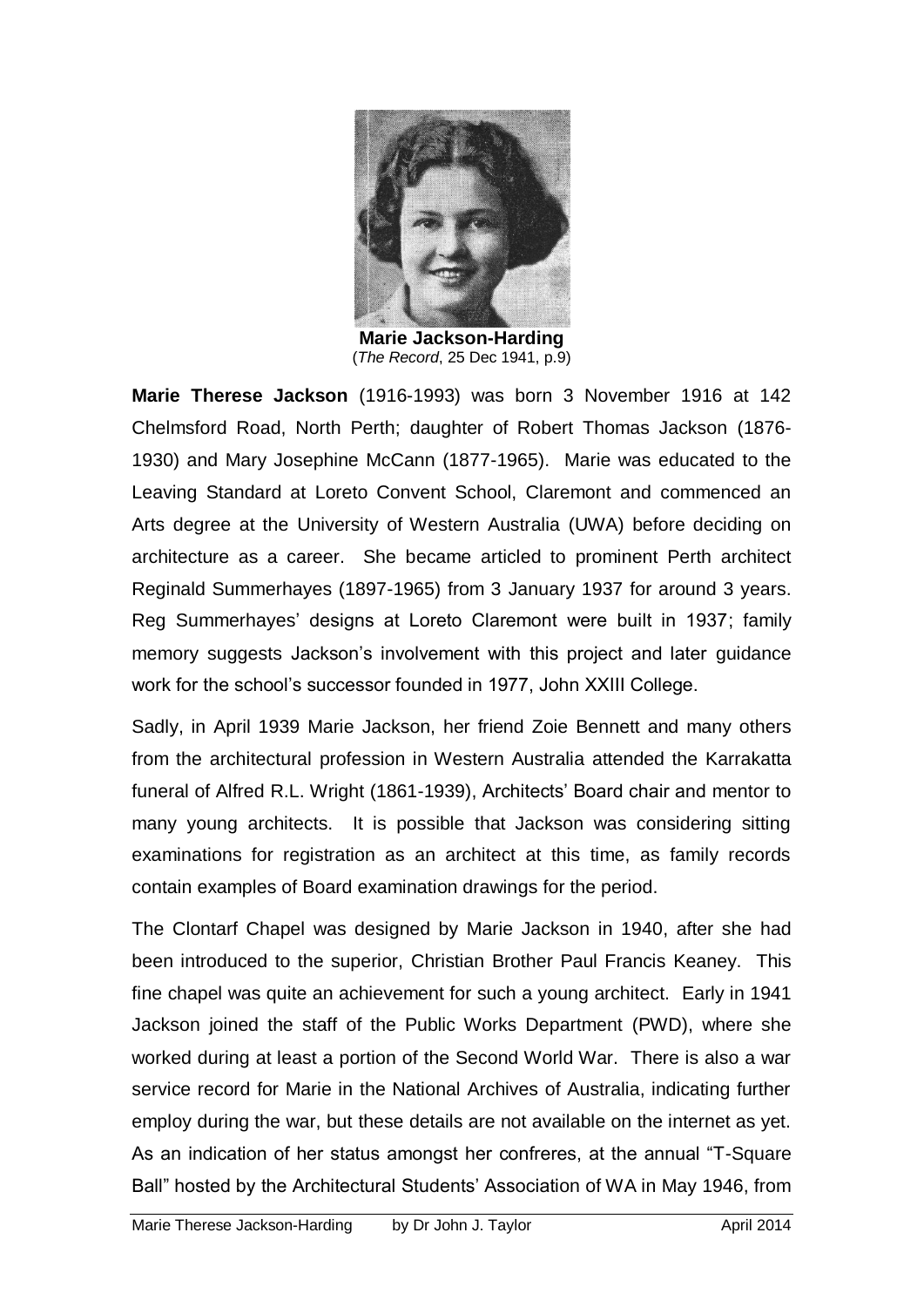the Association Marie Jackson and John D. Mercer (1923-1988) were appointed to receive the Lieutenant-Governor Sir James Mitchell and Lady Mitchell at the Embassy Ballroom. Jackson was President of the Architectural Students" Association in 1947.

With the disruption of the Second World War slowing the potential studies of both men and women, just six females were registered as architects in Western Australia in the first half of the Twentieth Century, with Marie Jackson being the sixth female registrant - no. 200 in February 1949. Marie followed Margaret Pitt Morison (Oct 1924, no.102 & Aug 1929, no.129), Nancy Allen (Dec 1932, no.138), Dorothea Hancock (Dec 1932, no.139); Zoie Bennett-Fryer (Dec 1933, no.142), and Margaret Feilman (Dec 1945, no.176). Jackson remained a registered architect in WA from 1949 until at least 1968.

Marie married engineer Lewis Ronald Harding (1917-2008) in 1947. Lew Harding eventually became the chief structural engineer in the Architectural Division at the PWD. Marie designed the family residence at 55 Waratah Avenue, on the corner of Curlew Road in Dalkeith during 1950, and it was built in 1951. The couple had children: Michael 1950 stillborn, 1951 Peter, 1953 Roger (completed a Bachelor of Architecture degree at UWA), and in 1955 John. Perhaps with the assistance of family that she was raising at the time, a greater record of Marie Jackson-Harding"s work from the 1950s onward remains to be documented. Marie died at Dalkeith 13 March 1993, aged 76 years. Lewis lived on to 91 years, and passed away at Dalkeith in 2008.

## References:

"His Grace Opens New Chapel", *The Record*, 25 Dec 1941, pp.9, 11, 12.

"T-Square ball", *The West Australian*, 28 May 1946, p.7 (details of attendees, dress of Jackson). "Architects Dance at the Embassy", *The West Australian*, 29 May 1947, p.13 (President ASA). Heritage Council of Western Australia, Register of Heritage Places assessment documentation for Clontarf, accessed 25 March 2014 at http://inherit.stateheritage.wa.gov.au/public Meeting with Roger Harding, 25 March 2014, at 55 Waratah Avenue Dalkeith. Contributing author: John Taylor

Heritage Committee meeting approval date: 10 April 2014 Last updated: 10 April 2014

## **Citation details:**

Taylor, Dr John J., "Marie Therese Jackson-Harding (1916-1993)', Western Australian Architect Biographies,<http://www.architecture.com.au/> accessed DATE.